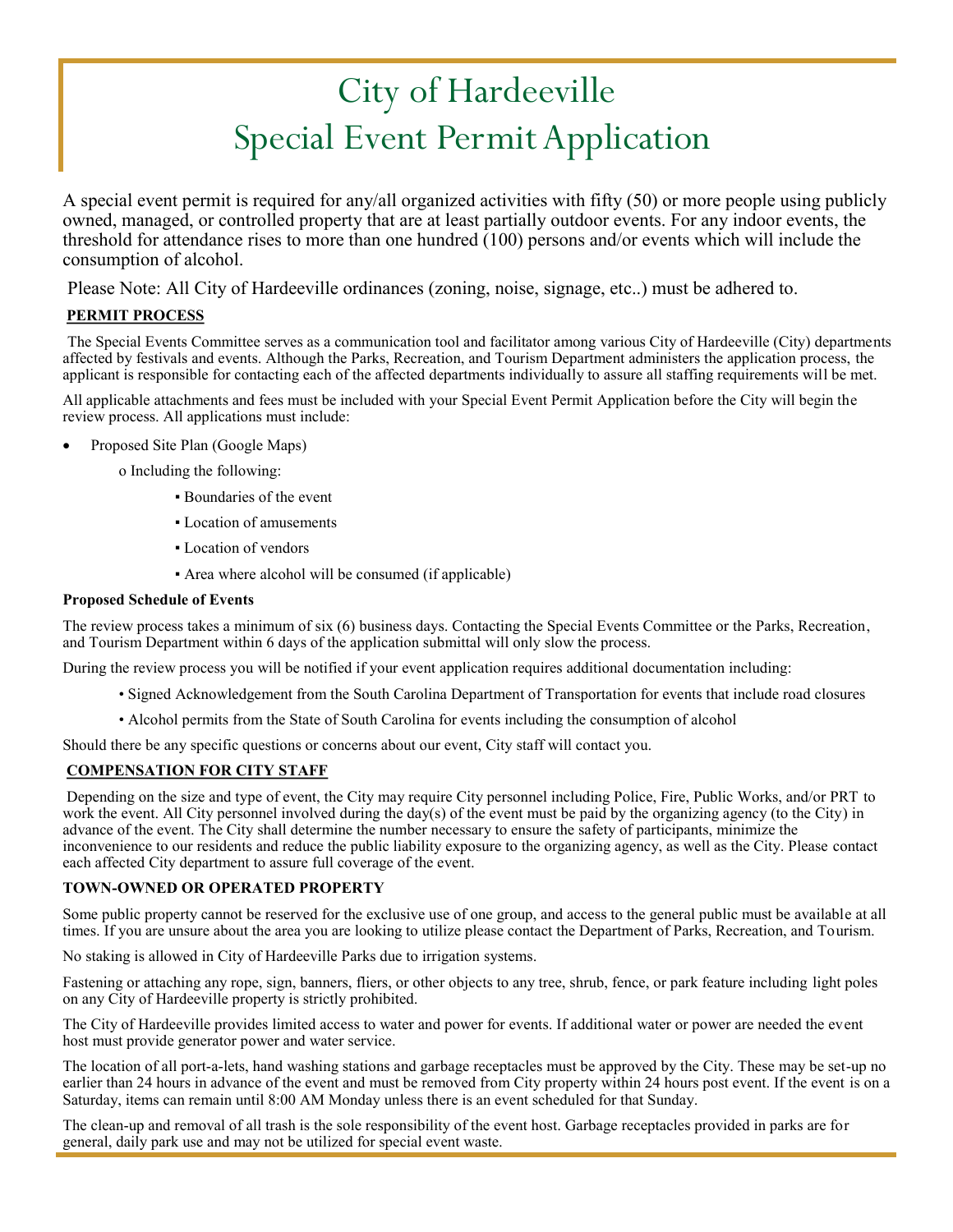## **CERTIFICATE of INSURANCE**

A certificate of insurance naming the City of Hardeeville as an also insured party will be required for all Large Events and in some cases, for smaller events as determined by the City.

Note: A Large Event is a Special Event that impacts multiple City departments, has 100 or more people in attendance, has an impact on any street, and/or plans to serve alcohol.

All events that include the use of fireworks, live animals, inflatables (jump castles etc.), other amusement rides, or alcohol are required to obtain a copy of the contracting companies certificate of liability insurance naming the City of Hardeeville as an also insured party for general liability.

Events that include amusement rides must also provide a copy of the inspection report from the South Carolina Office of Elevators and Amusement Rides.

#### **LICENSES and PERMITS**

The Event Permit Holder is solely responsible for obtaining all of the following (applicable) licenses and permits and must submit copies to the City of Hardeeville no later than ten (10) business days prior to the event.

- SC Dept. of Revenue Special Event Beer, Wine, and/or Liquor License
- SC Dept. of Elevators and Amusement rides inspection report
- SC Dept. of Labor, Licensing, & Regulations Fireworks Display

Failure to remit copies to the City of Hardeeville may result in the redaction of the event permit.

#### **SCHEDULE OF FESS AND CHARGES**

| Application               | \$25 non-refundable        |
|---------------------------|----------------------------|
| Rush Fee (if necessary)   | \$500 non-refundable       |
| Deposit                   | \$175                      |
| Police Officers           | \$25/hour per officer      |
| First Aid (Fire Fighters) | \$25/hour per firefighter  |
| Fire Marshal (Fireworks)  | \$30/inspection            |
| <b>Public Works</b>       | \$21/hour per staff        |
| <b>PRT Staff</b>          | \$21/hour per staff        |
| Returned Check Fee        | $$45 +$ event cancellation |

#### **DAMAGE/REPAIR/CLEANUP**

If for any reason there is damage to any part of the area which was reserved for the special event, or damage to another area as a direct result of the event, the extent of damage, as determined by the sole discretion of the City of Hardeeville, shall be determined and the dollar amount of any repair or replacement and restitution will be billed to the applicant to be paid in full no more than thirty (30) days from the billing date. If payment is not received within the allotted time, all future special event permit requests will be denied until such a time as payment is received and, in addition, the City of Hardeeville may take legal action to recover costs, including attorney's fees. These costs can be deducted from the security deposit. The provision shall also apply in the case where the party is not required to pay a security deposit for the special event.

Signed applications with the \$25 application fee (and if applicable the additional \$500 rush fee) made payable to the City of Hardeeville and all supporting documentation (as required) should be sent to Jennifer Combs, Director of Parks, Recreation, and Tourism at the address listed below, and/or scanned and emailed to jcombs@hardeevillesc.gov.

City of Hardeeville Attn: Jennifer Combs, CPRP PRT Department 205 Main Street Hardeeville, SC 29927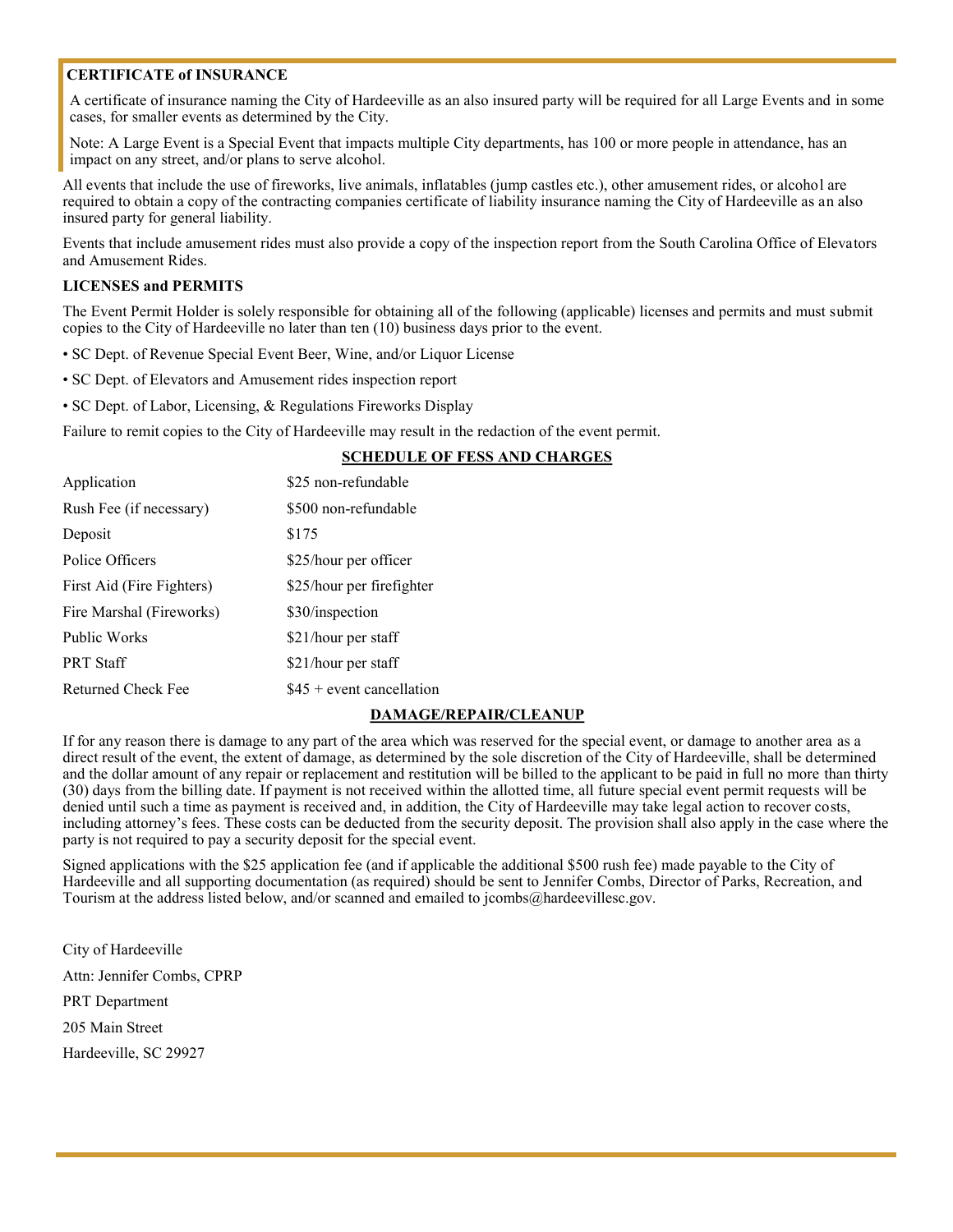

Special Event Permit Application

| Location and/or Route of the Event:                                                                                                                                                                                            |
|--------------------------------------------------------------------------------------------------------------------------------------------------------------------------------------------------------------------------------|
|                                                                                                                                                                                                                                |
| Event Set-up Time: to to the contract of the contract of the contract of the contract of the contract of the contract of the contract of the contract of the contract of the contract of the contract of the contract of the c |
|                                                                                                                                                                                                                                |
|                                                                                                                                                                                                                                |
| Estimated number of attendees:                                                                                                                                                                                                 |
| Requesting Organization:                                                                                                                                                                                                       |
|                                                                                                                                                                                                                                |
| Permit Holder/Event Point of Contact:                                                                                                                                                                                          |
|                                                                                                                                                                                                                                |
|                                                                                                                                                                                                                                |
|                                                                                                                                                                                                                                |
| Purpose of the Event:                                                                                                                                                                                                          |
|                                                                                                                                                                                                                                |
| A proposed schedule of all events and event layout must be attached to the application                                                                                                                                         |
| Will inflatables, amusement rides, or fireworks be used at the event? Yes No                                                                                                                                                   |
|                                                                                                                                                                                                                                |
| Will live animals be used for the event? ________ Yes _______ No                                                                                                                                                               |
| If yes, explain:                                                                                                                                                                                                               |
| Do you plan to have food trucks/vendors of any kind with items for sale? Yes No                                                                                                                                                |
| Does your event require the use of utility services such as power or water? Yes No                                                                                                                                             |
| If yes, explain:                                                                                                                                                                                                               |

Initial I understand events that include the use of fireworks, live animals, inflatables (jump castles etc.), other amusement rides, or alcohol are required to obtain a copy of the contracting companies certificate of liability insurance naming the City of Hardeeville as an also insured party for general liability.

Initial I understand that events that include amusement rides must provide a copy of the inspection report from the South Carolina Office of Elevators and Amusement Rides.

\_\_\_\_\_ Initial I understand a certificate of insurance naming the City of Hardeeville as an also insured party will be required for all events where alcohol will be sold/consumed and or any Large Events and in some cases, for smaller events as determined by the City of Hardeeville.

A large event is a Special Event that impacts multiple City departments, has 100 or more people in attendance, and/or includes the sale/consumption of alcohol. Alcohol related events will also be required to provide an additional liquor liability insurance policy in addition to the standard insurance policy.

Initial I understand that garbage collection bins are required for all events. The clean-up and removal of all trash is the sole responsibility of the event host. Garbage receptacles provided in the parks are for general, daily park use and may not be utilized for special event waste. Failure to adhere to this policy will result in the forfeiture of deposit.

Initial I understand the location of all port-a-lets and hand wash stations must be approved by the City of Hardeeville. Port-alets and hand was stations may be set up no earlier than 24 hours in advance of the event and must be removed from City property within 24 hours post event. If then event is on a Saturday, items can remain until 8:00 AM Monday unless there is an event scheduled for that Sunday. Failure to adhere to this policy will result in the forfeiture of deposit.

Initial I understand that any/all entertainment including live performances and/or guest speakers shall refrain from the use of profanity. Failure to adhere to this polity will result in the forfeiture of deposit and potential banning of future events.

Initial I understand the event must accommodate the special needs of persons with disabilities whose rights are protected under the Americans with Disabilities Act (ADA) and who choose to participate in the event.

Initial I understand that fire hydrants & sidewalk curb breaks that are used for ADA accessibility may not be blocked at any time.